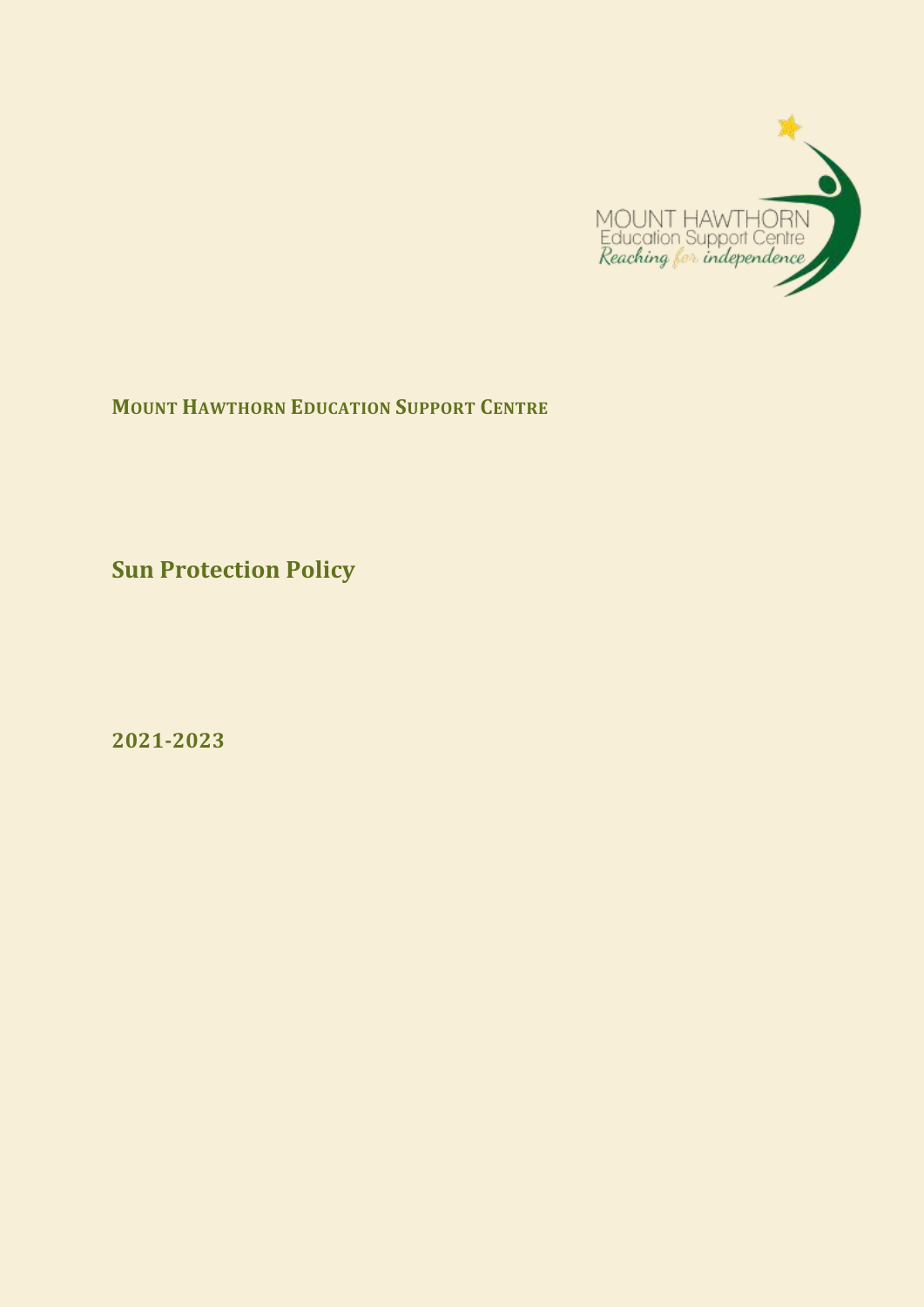*Rationale* 

Exposure to ultraviolet (UV) radiation in childhood is a major risk factor for developing skin cancer later in life. By implementing a best-practice Sun Protection Policy and practices, early childhood education and care services can help protect staff and children from UV radiation and teach children good sun protection habits from an early age.

*Scheduling outdoor activities* 

Outdoor activity times and sun protection practices to include:

October - March: Minimise outdoor activity between 11am and 3pm. Sun protection practices are required at all times when outside.

April - September: Outdoor activity can be planned at any time of the day. Sun protection practices are required between 10am and 2pm except in June and July when the UV Index is mostly below 3.

All sun protection measures will be considered when planning excursions and incursions. Sun block will be taken as part of the kit on all excursions.

*Shade Quality* 

All outdoor activities will be planned to occur in shaded or partially shaded areas. Play activities will be set up in the shade and moved throughout the day to take advantage of shade patterns.

The Centre will provide and maintain adequate shade for outdoor play. Shade options can include a combination of portable, natural and built shade. Regular shade assessments should be conducted to monitor existing shade structures and assist in planning for additional shade.

*Hats* 

Staff, educators and children are required to wear sun-safe hats that protect their face, neck and ears. The green school hat falls into this category. Sun-safe hats include:

- bucket hats with a deep crown and brim size of at least 5cm (adults 6cm)
- broad-brimmed hats with a brim size of at least 6cm (adults 7.5cm)
- legionnaire style hats.
- •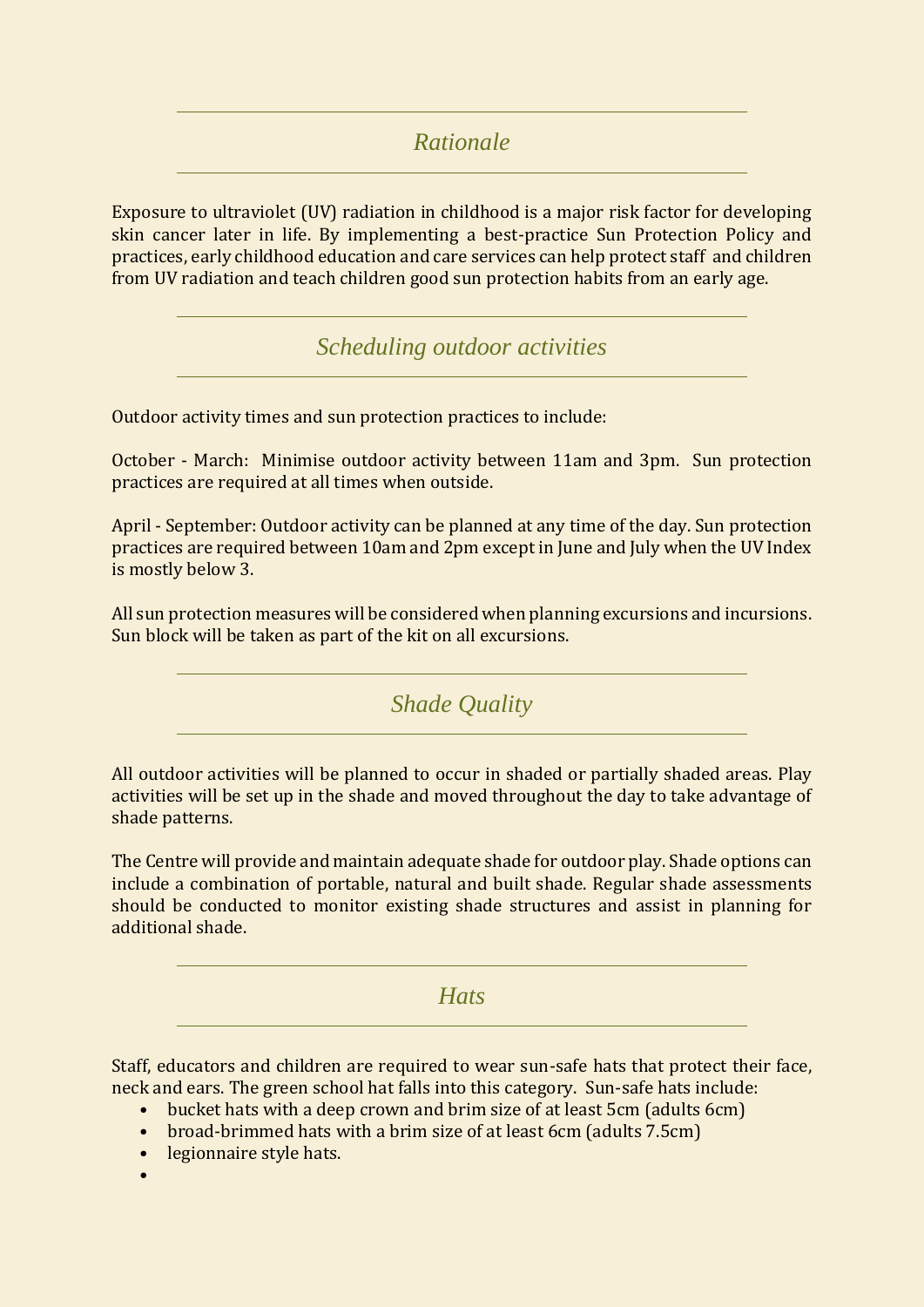Please note: Baseball caps or visors are not sun-safe hats.

Children without a sun-safe hat are required to play in an area protected from the sun (e.g. under shade, veranda or indoors) or will be provided with a spare hat. MHESC has the rule of 'no hat, no play'.

*Clothing* 

Staff and children are required to wear sun-safe clothing that covers as much of the skin (especially the shoulders, back and stomach) as possible. This includes wearing:

- loose fitting shirts and dresses with sleeves and collars or covered neckline
- longer style skirts, shorts, skorts and trousers.

•

Please note: Midriff, crop or singlet tops are not sun-safe clothing.

Children without sun-safe clothing are required to play in an area protected from the sun (e.g. under shade, veranda or indoors) or will be provided with spare clothing.

*Sunscreen* 

On excursions, staff and children are required to apply at least SPF30+ broad-spectrum water-resistant sunscreen 20 minutes before going outdoors and reapply every 2 hours. Sunscreen is stored in a cool, dry place in each classroom and the expiry date is monitored by classroom staff. Classroom staff will apply sunscreen to all students before recess and lunch.

*Role Modelling* 

Staff and educators are required to act as role models and demonstrate sun-safe behaviour by:

- wearing a sun-safe hat, clothing and sunscreen and using shade
- wearing sunglasses (optional) that comply with the Australian Standard 1067 (Sunglasses: Category 2, 3 or 4)
- encouraging families and visitors to role model positive sun-safe behaviour when at the Centre.